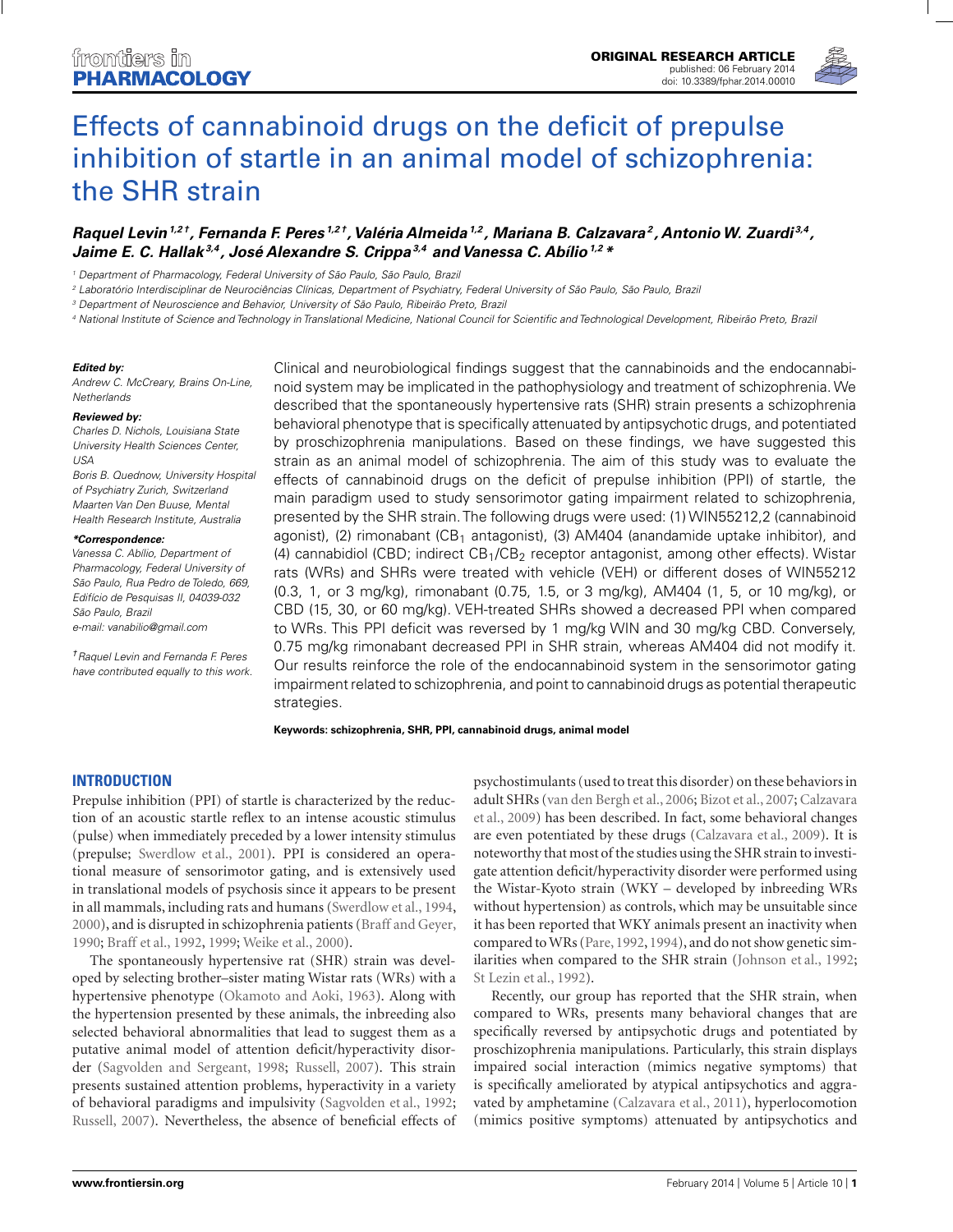potentiated by amphetamine [\(Calzavara et al., 2011\)](#page-7-0) and a deficit in contextual fear conditioning (CFC – model of emotional processing) that is reversed specifically by antipsychotics and potentiated by psychostimulants or other proschizophrenia manipulations, such as ketamine administration and sleep deprivation [\(Calzavara et al.](#page-7-0), [2009](#page-7-0)). Moreover, this strain has a basal PPI deficit specifically reverted by the atypical antipsychotic clozapine [\(Levin et al.](#page-8-0), [2011\)](#page-8-0). These findings reinforce the SHR strain as an animal model to study several aspects of schizophrenia, including abnormalities in sensorimotor gating.

It is noteworthy that previous studies describe controversial results in relation to PPI in SHRs using control strains other than the WRs. Some studies show that SHRs present PPI deficits when compared toWKY [\(Ferguson and Cada](#page-7-0), [2004;](#page-7-0) [Kinkead et al.,](#page-8-0) [2006\)](#page-8-0), to Sprague-Dawley (SD; [Ferguson and Cada, 2004\)](#page-7-0), or to Lewis rats [\(Vendruscolo et al., 2006\)](#page-9-0). Conversely, other studies demonstrate that PPI tended to be higher in SHRs and WKY than in SD rats [\(van den Buuse, 2004\)](#page-9-0), or that SHRs have intermediate PPI values (Brown-Norway < SHR < SD < WKY – [Palmer et al.,](#page-8-0) [2000\)](#page-8-0).

Several clinical and neurobiological findings suggest that some cannabinoids and the endocannabinoid system may be implicated in schizophrenia [\(Leweke et al.](#page-8-0), [2004;](#page-8-0) [D'Souza et al., 2009\)](#page-7-0). Some studies suggest that cannabis abuse is a method of self-medication for negative symptoms of the disease [\(Peralta and Cuesta, 1992;](#page-8-0) [Bersani et al., 2002\)](#page-6-0), or side effects of antipsychotics [\(Krystal et al.](#page-8-0), [1999;](#page-8-0) [Verdoux et al., 2005](#page-9-0)). Other studies report that cannabis consumption may induce a psychotic state in normal individuals, worsen psychotic symptoms of schizophrenia patients, and facilitate precipitation of schizophrenia in vulnerable individuals [\(Ujike and Morita, 2004](#page-9-0); [Sewell et al.](#page-9-0), [2010\)](#page-9-0). In *postmortem* studies, schizophrenia patients showed an increased density of the cannabinoid  $CB_1$  receptor binding in corticolimbic regions involved in this disorder [\(Dean et al., 2001](#page-7-0); [Zavitsanou et al.](#page-9-0), [2004;](#page-9-0) [Newell et al., 2006](#page-8-0); [Dalton et al.](#page-7-0), [2011](#page-7-0)), indicating their role [in negative symptoms and cognitive impairments \(](#page-7-0)Gallinat et al., [2012](#page-7-0)). Moreover, elevated anandamide levels in the cerebrospinal fluid [\(Leweke et al., 2007](#page-8-0); [Koethe et al., 2009](#page-8-0)) and plasma [\(De Marchi et al., 2003\)](#page-7-0) of patients with schizophrenia have been described.

Recently, we have demonstrated that CBD – a nonpsychotomimetic compound of the *Cannabis sativa* plant that presents antipsychotic properties [\(Zuardi et al.](#page-9-0), [2012\)](#page-9-0) – and rimonabant – a  $CB<sub>1</sub>$  receptor antagonist [\(Rinaldi-Carmona et al.](#page-8-0), [1994\)](#page-8-0) – were able to reverse the deficit in CFC task presented by SHRs. These results suggest that these drugs could constitute an alternative for the treatment of abnormalities in emotional context processing related to schizophrenia [\(Levin et al., 2012](#page-8-0)).

In order to further investigate the potential of the endocannabinoid system as target for the treatment of schizophrenia, the aim of this study was to evaluate the effects of cannabinoid drugs on the deficit of PPI presented by the SHR strain. For this purpose, dose–response curves of the following drugs were investigated: WIN55212,2 (cannabinoidagonist), rimonabant  $(CB<sub>1</sub>$  antagonist), AM404 (anandamide uptake inhibitor), and CBD (indirect  $CB<sub>1</sub>/CB<sub>2</sub>$  receptor antagonist, among other effects).

# **MATERIALS AND METHODS**

#### **ANIMALS**

Five-month-old, male WRs and SHRs of our own colony were housed under conditions of controlled temperature (22–23◦C) and lighting (12/12 h light/dark cycle, lights on at 07:00 am). Groups of five animals were kept in Plexiglas cages (41 cm  $\times$  34 cm  $\times$  16.5 cm), with free access to food and water. The animals were maintained in accordance with the guidelines of the Committee on Care and Use of Laboratory Animal Resources, National Research Council, USA. This study was approved by the Ethical Committee of Federal University of Sao Paulo. All rats used were drug-naive before each experiment.

#### **DRUGS**

WIN55212,2 (Tocris) and CBD (THC-Pharm, Frankfurt, Germany and STI-Pharm, Brentwood, UK) were dissolved in Tween 80 and 0.9% saline. Rimonabant (Sanofi-Aventis®) was dissolved in ethanol, Tween 80 and 0.9% saline (ratio 1:1:18). AM404 (Tocris) was dissolved in Dimethyl Sulfoxide (DMSO) and Tween 80 and then diluted in 0.9% saline. Control solutions consisted of saline plus Tween 80, DMSO or ethanol, depending on the drugs used in each experiment. All drug solutions were injected intraperitoneally (i.p.) in a volume of 1 ml/kg body weight.

## **APPARATUS**

The rats were placed in a stabilimeter, which consisted of a wiremesh cage (16.5 cm  $\times$  5.1 cm  $\times$  7.6 cm) suspended within a polyvinyl chloride frame (25 cm  $\times$  9 cm  $\times$  9 cm) attached to the response platform with four thumbnail-screws. The stabilimeter and platform were located inside a ventilated plywood sound attenuating chamber (64 cm  $\times$  60 cm  $\times$  40 cm). The floor of the stabilimiter consisted of six stainless steel bars 3.0 mm in diameter and spaced 1.5 cm apart. The startle reaction of the rats generated a pressure on the response platform and analog signals were amplified, digitized, and analyzed by software of the startle measure system (Insight, São Paulo, Brazil), that also controlled other parameters of the session (intensity of the acoustic stimulus, inter-stimulus interval, etc). Two loudspeakers located 10 cm above the floor, on each lateral side of the acoustic isolation chamber, were used to deliver the prepulse stimulus, the acoustic startle stimulus, and continuous background noise. Calibration procedures were conducted before the experiments to ensure equivalent sensitivities of the response platforms over the test period.

## **PPI TESTING**

The PPI testing began 30 min after the injection, by placing each animal in the stabilimeter cage where they were exposed to a background (65 dB) noise for 5 min. After this acclimatization period, the rats were submitted to a series of 10 stimuli (pulse alone – 120 dB, 50 ms duration), with an average intertrial interval of 20 s. The purpose of this phase was to allow within-session habituation (not calculated herein) to the startle stimulus, and was not included in the calculation of PPI values nor of acoustic startle response (ASR). Thereafter, the PPI modulation of the acoustic startle was tested: this phase consisted of pseudorandomly delivered trials divided into four different categories presented with an average inter-trial interval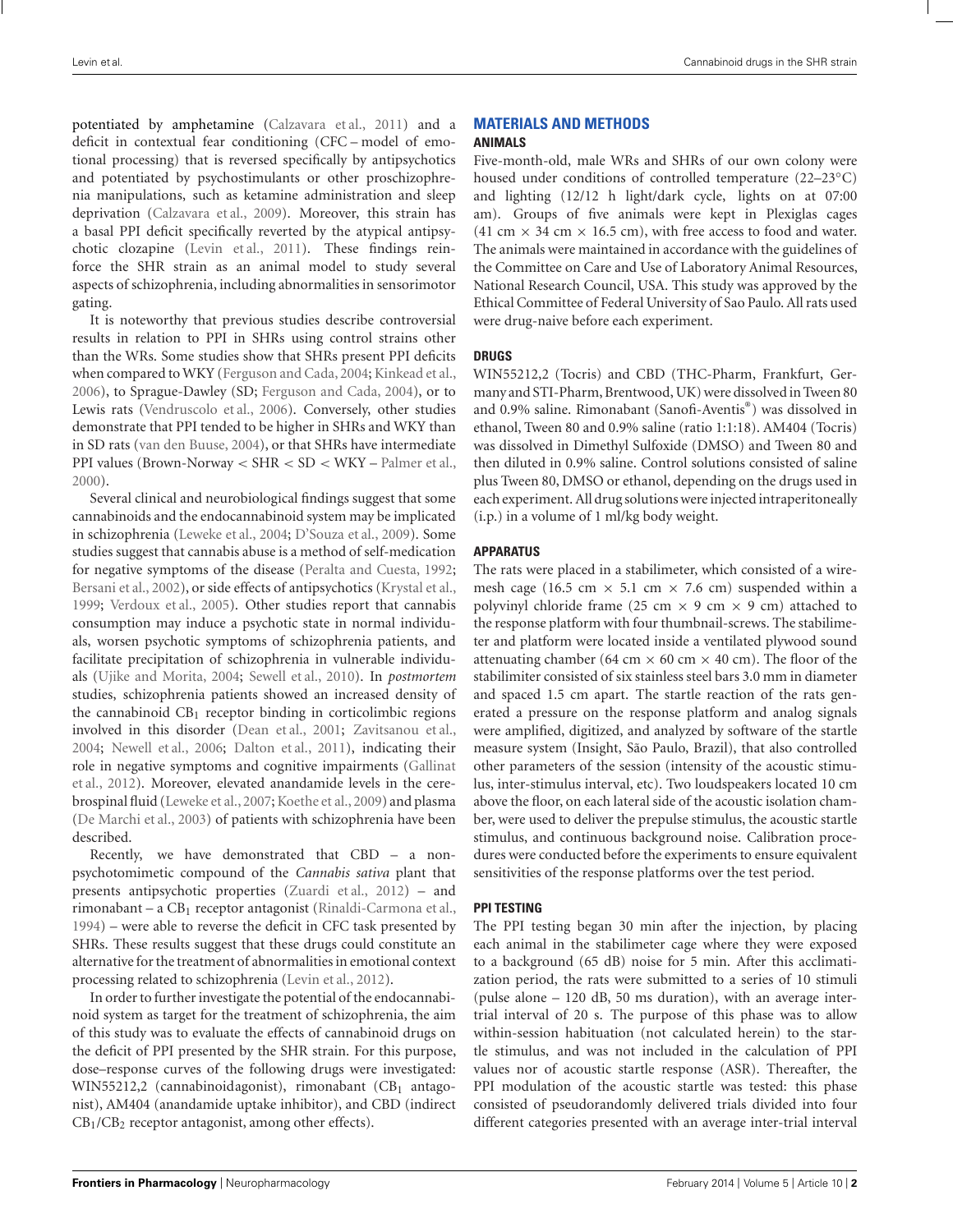of 20 s: 20 presentations of pulse alone (120 dB, 50 ms duration), 8 presentations of each prepulse alone (70, 75, and 80 dB, 3000 Hz frequency, 20 ms duration), 10 presentations of each prepulse + pulse (with 100 ms interval), and 8 no-stimulus trials (stabilimeter recordings obtained when no stimulus was presented). Mean amplitude of startle responses to pulse-alone (P) and prepulse-pulse  $(PP + P)$  trials was calculated for each subject. The level of PPI in each rat was determined by expressing the prepulse + pulse startle amplitude as a percentage decrease from pulse-alone startle amplitude, according to the following formula: %PPI =  $100 - [100 \times (PP/P)].$  The ASR was expressed as the average of the 20 P trials.

All rats were submitted to a previous PPI session without drug adm[inistration. After this session, called "matching" \(](#page-9-0)Swerdlow et al., [2005](#page-9-0)), rats were distributed into pharmacological groups [vehicle (VEH) or drug, for each experiment] matched for basal %PPI. Seven days later, each rat was submitted to a test session.

#### **STATISTICAL ANALYSIS**

The ASR results were analyzed by two-way ANOVA (strain X treatment). The %PPI data were analyzed by three-way ANOVA with treatment and strain as between-subjects factors and prepulse intensity as within-subject factor. Since no interaction between strain and prepulse intensity, or treatment and prepulse intensity were detected, the *post hoc* comparison was then performed with the mean %PPI for the three prepulse intensities. Moreover, when an interaction between treatment and strain were detected, the data from each strain was analyzed separately. All *post hoc* comparisons were performed using Dunnett's test, with VEH treatment as the control condition.

It is known that ASR might influence %PPI [\(Csomor et al.,](#page-7-0) [2008\)](#page-7-0). In this sense, the %PPI results were also analyzed by threeway repeated measures analysis of covariance (ANCOVA) with ASR as covariant (as suggested by [Csomor et al.](#page-7-0), [2008\)](#page-7-0), treatment and strain as between-subjects factors and prepulse intensity as within-subject factor. If a difference detected on ANOVA remained significant on ANCOVA, it is possible to state that the difference was not solely due to influences of ASR. The *p* < 0.05 was used as criterion for statistical significance. All statistical analyses were conducted on the software SPSS 20.

#### **EXPERIMENTAL DESIGN**

## *Experiment 1: effect of WIN55212,2 (cannabinoid agonist) on %PPI and ASR of WRs and SHRs*

Wistar rats and SHRs were treated with VEH, 0.3, 1, or 3 mg/kg WIN 55212,2 (WIN; *n* = 10, per strain and treatment). Thirty minutes later, the rats were submitted to the PPI test.

# *Experiment 2: effect of rimonabant (CB<sub>1</sub>antagonist) on %PPI and ASR of WRs and SHRs*

Wistar rats and SHRs were treated with VEH or 0.75, 1.5, or 3 mg/kg rimonabant (RIMO;  $n = 9-11$ , per strain and treatment). Thirty minutes later, the animals were submitted to the PPI test.

# *Experiment 3: effect of AM404 (anandamide uptake inhibitor) on %PPI and ASR of WRs and SHRs*

Wistar rats and SHRs were treated with VEH or 1, 5, or 10 mg/kg AM404 (AM; *n* = 9–11, per strain and treatment). Thirty minutes later, the animals were submitted to the PPI test.

# *Experiment 4: effect of cannabidiol (a cannabinoid with antipsychotic property) on %PPI and ASR of WRs and SHRs*

Wistar rats and SHRs were treated with VEH or 15, 30, or 60 mg/kg CBD ( $n = 9-10$ , per strain and treatment). Thirty minutes later, the animals were submitted to the PPI test. In all the experiments, each animal was used for only one drug condition.

# **RESULTS**

# **EXPERIMENT 1: EFFECT OF WIN 55212,2 (CANNABINOID AGONIST) ON %PPI AND ASR OF WRs AND SHRs**

Two-way ANOVA showed only a significant effect of strain on ASR  $[F(1,72) = 31.93; p < 0.001]$ . WRs presented a higher ASR when compared to SHRs (**[Table 1](#page-3-0)**).

Three-way repeated measures ANOVA revealed significant effects of prepulse intensity (reflecting that the more intense the prepulse, the higher the PPI)  $[F(2,144) = 26.65; p < 0.001]$ , strain (reflecting a decreased PPI in SHRs) [*F*(1,72) = 18.87; *p* < 0.001], and an interaction between strain and treatment  $F(3,72) = 3.15$ ,  $p = 0.030$ ] on %PPI. Neither treatment nor interactions between %PPI and treatment or strain reached significance. All the effects detected on ANOVA remained significant on ANCOVA. *Post hoc* analysis showed that treatment with 1 mg/kg WIN increased % PPI in SHRs (*p* = 0.035; **[Figure 1](#page-3-0)**).

# **EXPERIMENT 2: EFFECT OF RIMONABANT (CB1 ANTAGONIST) ON %PPI AND ASR OF WRs AND SHRs**

Two-way ANOVA showed only a significant effect of strain on ASR  $F(F(1,75) = 19.71; p < 0.001$ . WRs presented a higher ASR when compared to SHRs (**[Table 1](#page-3-0)**).

Three-way repeated measures ANOVA showed significant effects of prepulse intensity (reflecting that the more intense the prepulse, the higher the PPI)  $[F(2,150) = 53.45; p < 0.001]$ , strain (reflecting a decreased PPI in SHRs)  $F(1,75) = 32.50$ ; *p* < 0.001] and an interaction between strain and treatment  $[F(3,75) = 7.26, p < 0.001]$  on %PPI. Neither treatment nor interactions between %PPI and treatment or strain reached significance. All the effects detected on ANOVA remained significant on ANCOVA. *Post hoc* analysis showed that that treatment with 0.75 mg/kg RIMO decreased %PPI in SHRs (*p* = 0.017; **[Figure 2](#page-3-0)**).

## **EXPERIMENT 3: EFFECT OF AM404 (ANANDAMIDE UPTAKE INHIBITOR) ON %PPI AND ASR OF WRs AND SHRs**

Two-way ANOVA showed only a significant effect of strain on ASR  $[F(1,72) = 37.48; p < 0.001]$ . WRs presented a higher ASR when compared to SHRs (**[Table 1](#page-3-0)**).

Three-way repeated measures ANOVA showed significant effects of prepulse intensity (reflecting increased PPI by increasing the intensity of prepulse)  $[F(2,144) = 10,89; p < 0.001]$  and strain (reflecting a decreased PPI in SHRs)  $[F(1,72) = 31.23; p < 0.001]$ . Neither treatment nor any possible interaction with this factor reached significance (reflecting that there was no effect of AM404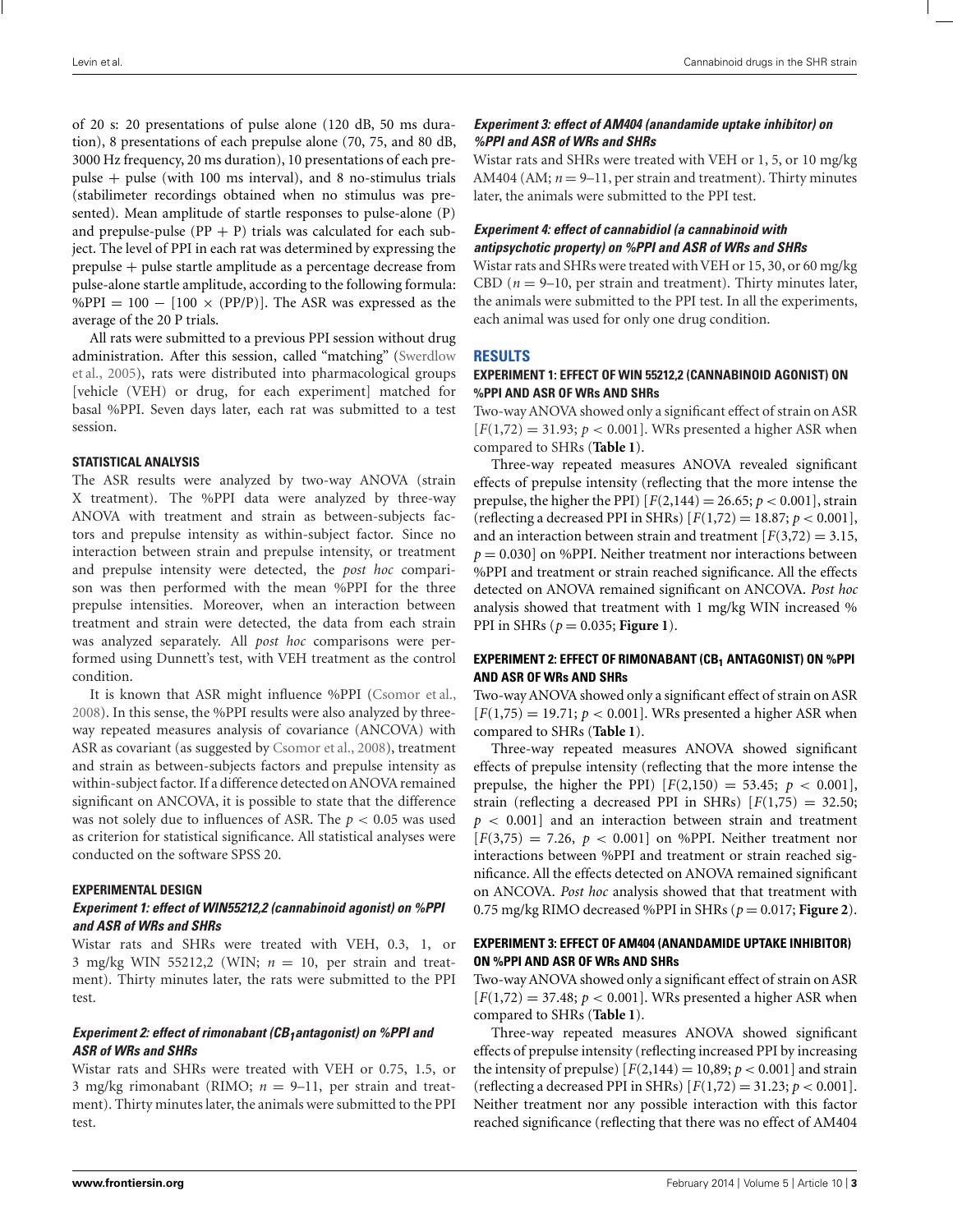<span id="page-3-0"></span>**Table 1 | Acoustic startle response (ASR) ofWistar rats (WRs) and spontaneously hypertensive rats (SHRs) treated with vehicle (VEH), 0.3, 1, or 3 mg/kgWIN55212,2 (WIN – Experiment 1); VEH, 0.75, 1.5, or 3 mg/kg rimonabant (RIMO – Experiment 2); VEH, 1, 5, or 10 mg/kg AM404 (AM – Experiment 3); VEH, 15, 30, or 60 mg/kg cannabidiol (CBD – Experiment 4).**

| <b>Experiment 1</b> | <b>VEH</b>                  | <b>WIN 0.3</b>              | WIN 1                       | WIN 3                         |
|---------------------|-----------------------------|-----------------------------|-----------------------------|-------------------------------|
| <b>WRs</b>          | $464.6 \pm 107.3$ (n = 10)  | $422.3 \pm 161.4$ (n = 10)  | $588.3 \pm 151.4$ (n = 10)  | $588 \pm 176.9$ (n = 10)      |
| <b>SHRs</b>         | $87.8 \pm 10.7$ * (n = 10)  | $82.3 \pm 10.7$ * (n = 10)  | $87.6 \pm 15.1$ * (n = 10)  | $82.5 \pm 27.3$ (n = 10)      |
| <b>Experiment 2</b> | <b>VEH</b>                  | <b>RIMO 0.75</b>            | <b>RIMO 1.5</b>             | <b>RIMO 3</b>                 |
| <b>WRs</b>          | $491.2 \pm 109.3$ (n = 11)  | $477.3 \pm 138.8$ (n = 11)  | $534.4 \pm 144.1 (n = 11)$  | $158.6 \pm 76.3$ (n = 11)     |
| <b>SHRs</b>         | $198.7 \pm 115.1^*$ (n = 9) | $71.1 \pm 9.4$ * $(n = 10)$ | $140.5 \pm 31.1^*$ (n = 11) | $85.2 \pm 8.6^*$ (n = 10)     |
| <b>Experiment 3</b> | <b>VEH</b>                  | <b>AM1</b>                  | AM 5                        | AM 10                         |
| <b>WRs</b>          | $478.0 \pm 136.3$ (n = 10)  | $539.6 \pm 157.0$ (n = 9)   | $613.2 \pm 126.9$ (n = 10)  | $450.7 \pm 125.8$ (n = 10)    |
| <b>SHRs</b>         | $127.2 \pm 13.8$ * (n = 10) | $135.3 \pm 27.9$ (n = 11)   | $76.0 \pm 10.6^*$ (n = 10)  | $100.0 \pm 23.2$ * $(n = 10)$ |
| <b>Experiment 4</b> | <b>VEH</b>                  | <b>CBD 15</b>               | <b>CBD 30</b>               | <b>CBD 60</b>                 |
| <b>WRs</b>          | $486.2 \pm 188.3$ (n = 10)  | $239.6 \pm 98.2 (n = 9)$    | $234.3 \pm 56.6$ (n = 10)   | $343.7 \pm 72.3$ (n = 10)     |
| <b>SHRs</b>         | $92.5 \pm 8.2^*$ (n = 10)   | $76.1 \pm 8.5^*$ (n = 10)   | $117.4 \pm 13.6^*$ (n = 10) | $57.1 \pm 6.9^*$ (n = 10)     |

 $*p < 0.001$  compared to WRs. Two-way ANOVA. Data are reported as mean  $\pm$  SE.





on %PPI in any of the strains). All the effects detected on ANOVA remained significant on ANCOVA. (**[Figure 3](#page-4-0)**).

#### **EXPERIMENT 4: EFFECT OF CANNABIDIOL (A CANNABINOID WITH ANTIPSYCHOTIC PROPERTY) ON %PPI AND ASR OF WRs AND SHRs**

Two-way ANOVA showed only a significant effect of strain on ASR  $[F(1,71) = 17.27; p < 0.001]$ . WRs presented a higher ASR when compared to SHRs (**Table 1**).

Three-way repeated measures ANOVA showed significant effects of prepulse intensity (reflecting increased PPI by increasing the intensity of prepulse)  $[F(2,142) = 13.83; p < 0.001]$ , strain (reflecting a decreased PPI in SHRs)  $[F(1,71) = 41.08; p < 0.001]$ and treatment  $[F(3,71) = 5.99; p = 0.001]$ . None of the interactions between these factors reached significance. All the effects detected on ANOVA remained significant on ANCOVA. *Post hoc* analysis revealed that treatment with 30 mg/kg CBD increased PPI response ( $p = 0.020$ ; **[Figure 4](#page-4-0)**).

#### **DISCUSSION**

Our data show that SHRs have deficits in baseline PPI (corroborating previous data from our group – [Levin et al.](#page-8-0), [2011\)](#page-8-0) and ASR when compared to WRs. These findings are in accordance with clinical st[udies in schizophrenia which show disrupted PPI \(](#page-7-0)Braff and Geyer, [1990;](#page-7-0) [Braff et al.](#page-7-0), [1992,](#page-7-0) [1999;](#page-7-0) [Weike et al.](#page-9-0), [2000](#page-9-0)), and lower st[artle reactivity](#page-7-0) [\(Quednow et al.](#page-8-0)[,](#page-7-0) [2006](#page-8-0)[,](#page-7-0) [2008](#page-8-0) – but see Grillon et al., [1992](#page-7-0); [Weike et al., 2000;](#page-9-0) [Xue et al.](#page-9-0), [2012](#page-9-0) and comments on the possible reasons for these negative results in [Quednow et al.,](#page-8-0) [2006](#page-8-0)) when compared to controls, and reinforce the SHR strain as an animal model to study abnormalities in sensorimotor gating related to schizophrenia.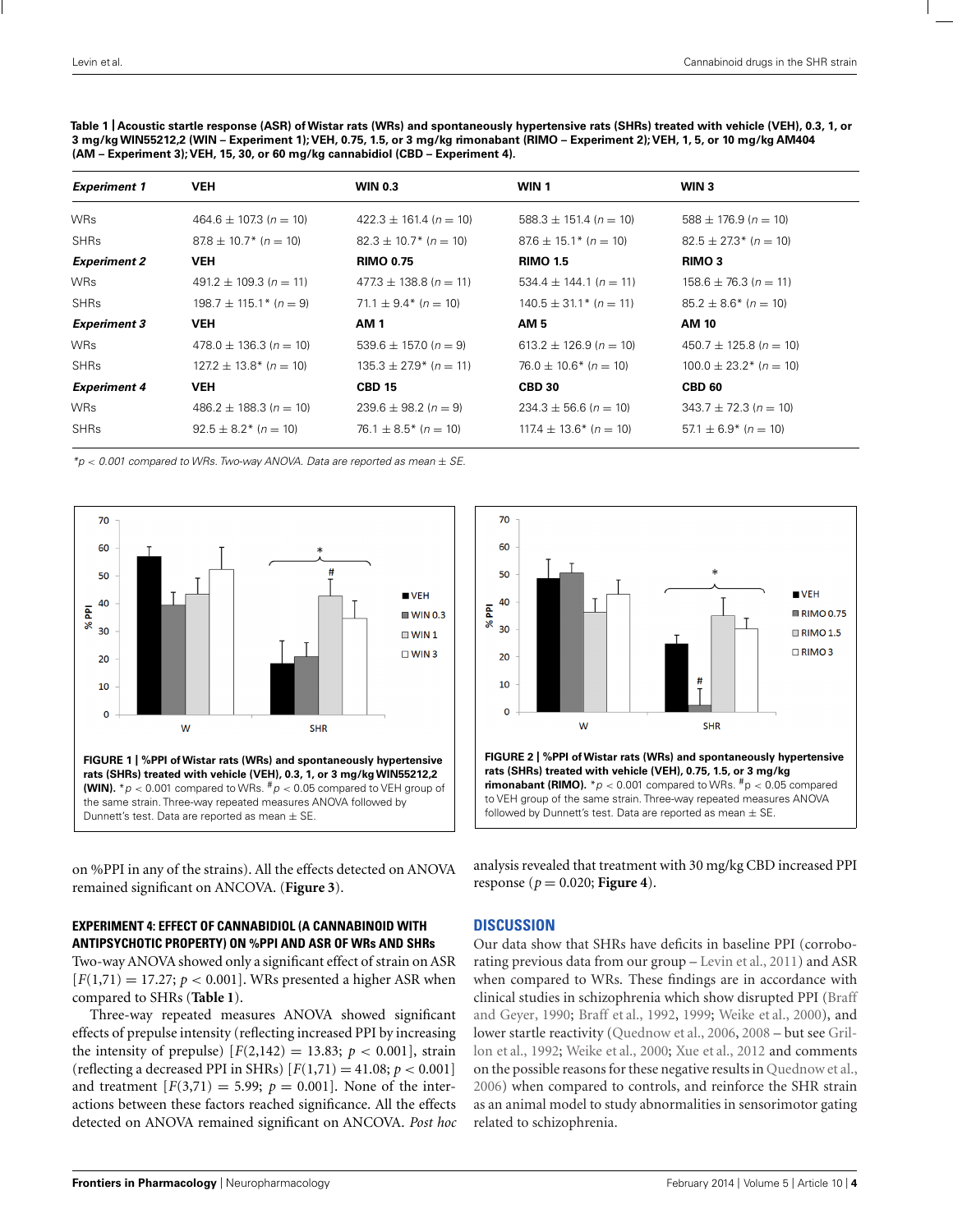<span id="page-4-0"></span>

**FIGURE 3 | %PPI ofWistar rats (WRs) and spontaneously hypertensive rats (SHRs) treated with vehicle (VEH), 1, 5, or 10 mg/kg AM404 (AM).**  $*p < 0.001$  compared to WRs. Three-way repeated measures ANOVA followed by Dunnett's test. Data are reported as mean  $\pm$  SE



It could be argued that the deficit in PPI in SHR might be a consequence of the lower level of ASR displayed by this strain, observed also in other studies (using WKY and SD rats as control strains – [Ferguson and Cada](#page-7-0), [2003;](#page-7-0) [van den Buuse, 2004](#page-9-0)). Nevertheless, this does not seem to be the case because the changes in PPI induced by the drugs tested (increase or decrease – described below) were not accompanied by changes in ASR levels (**[Table 1](#page-3-0)**). In addition, previous work in humans and rodents suggests that lower baseline ASR is associated with higher PPI [\(Csomor et al.,](#page-7-0) [2008\)](#page-7-0), which is opposite to what we observed in SHR. Therefore, the reduced PPI in SHR is probably not due to their diminished ASR. However, since ASR might influence PPI and the drugs used could have induced subtle changes in ASR, the data were re-analyzed with ASR as covariate (as suggested by [Csomor et al.,](#page-7-0) [2008\)](#page-7-0). The results of these analyses reinforce that the effects seen on %PPI were not due to differences in ASR.

As commented above, several clinical and neurobiological findings suggest that cannabinoids and the endocannabinoid system are [implicated in schizophrenia](#page-7-0) [\(Leweke et al.](#page-8-0)[,](#page-7-0) [2004;](#page-8-0) D'Souza et al., [2009](#page-7-0)). Our data show that cannabinoid drugs differentially modulate the spontaneous deficit of PPI presented by SHRs.

Concerning cannabinoid agonists, the interaction of  $\Delta^9$ tetrahydrocannabidiol (THC – the primary psychotropic constituent of *Cannabis sativa* plant) with CB<sub>1</sub> receptors seems to be responsible for its psychotomimetic effects: induction of a psychotic state in normal individuals, worsening of psychotic symptoms of schizophrenic patients, and precipitation of schizophrenia in vulnerable individuals [\(Ujike and Morita](#page-9-0), [2004;](#page-9-0) [Sewell et al.](#page-9-0), [2010\)](#page-9-0). Concerning specifically PPI, although one clinical study did not observe alterations of PPI in drug-free chronic cannabis users [\(Quednow et al., 2004](#page-8-0)), another showed that chronic cannabis use in healthy individuals was associated with attention-modulated reduction in PPI resembling the PPI deficit in schizophrenia [\(Kedzior and Martin-Iverson, 2006](#page-7-0)). In addition, [Mathias et al.](#page-8-0) [\(2011\)](#page-8-0) did not observe differences in PPI among adolescent cannabis users and controls, but they detected a more rapid decline in PPI in frequent cannabis users. The authors suggested that this could reflect a progressive reduction in the quality of information processing or sustained attention across the PPI session.

With respect to rodent studies, treatment with the cannabinoid agonist WIN has been reported to disrupt sensorimotor gating in systemically treated animals [\(Schneider and Koch](#page-9-0), [2002;](#page-9-0) [Wegener et al., 2008](#page-9-0)), and after intra-prefrontal cortex and intraventral hippocampus infusion [\(Wegener et al., 2008\)](#page-9-0). It also impaired recognition memory [\(Schneider and Koch, 2002](#page-9-0)), CFC [\(Pamplona and Takahashi, 2006\)](#page-8-0) and social interaction (Almeida et al., in press) in rats. Consistent with this, our results showed a trend toward a decrease in PPI in WRs treated with the lowest dose of this compound ( $p = 0.095$  – **[Figure 1](#page-3-0)**). On the other hand, in accordance the ability of WIN (1 mg/kg) to reverse the basal PPI deficit in SHRs (**[Figure 1](#page-3-0)**), other studies have shown that in animals with low basal PPI, such as phencyclidine-treated rats (which in[duces "schizophrenia-like behaviors" –](#page-7-0) Gouzoulis-May[frank et al., 2005\) and psychosocially stressed mice \(](#page-7-0)Brzozka et al., [2011](#page-7-0)), treatment with WIN reverses this deficit. In addition, other behavioral abnormalities induced by phencyclidine are also reversed by this compound: impairments in novel object recognition, and in social interaction [\(Spano et al., 2010](#page-9-0)), as well as hyperlocomotion and anxiogenic behavior [\(Spano et al.,](#page-9-0) [2012](#page-9-0)). Consistent with this, another study from our group demonstrates a beneficial effect of WIN on the deficit of social interaction (mimicking the negative symptoms of schizophrenia – [Sams-Dodd, 1998](#page-9-0)) presented by SHRs (Almeida et al., in press). Of note, the impairment of social interaction of SHR[s was attenuated only by atypical antipsychotics \(](#page-7-0)Calzavara et al., [2011](#page-7-0)). Finally, a study in a small group of schizophrenia patients reported that treatment with synthetic THC (dronabinol) improves the symptoms of the disease [\(Schwarcz et al.,](#page-9-0) [2009](#page-9-0)).

Taken as a whole, these data indicate that cannabinoid agonists may present differential effects in controls and schizophrenia. This observation might reflect dysfunctions of the endocannabinoid system associated with schizophrenia that would also be displayed by SHRs. In this sense, recently, our group showed that, as observed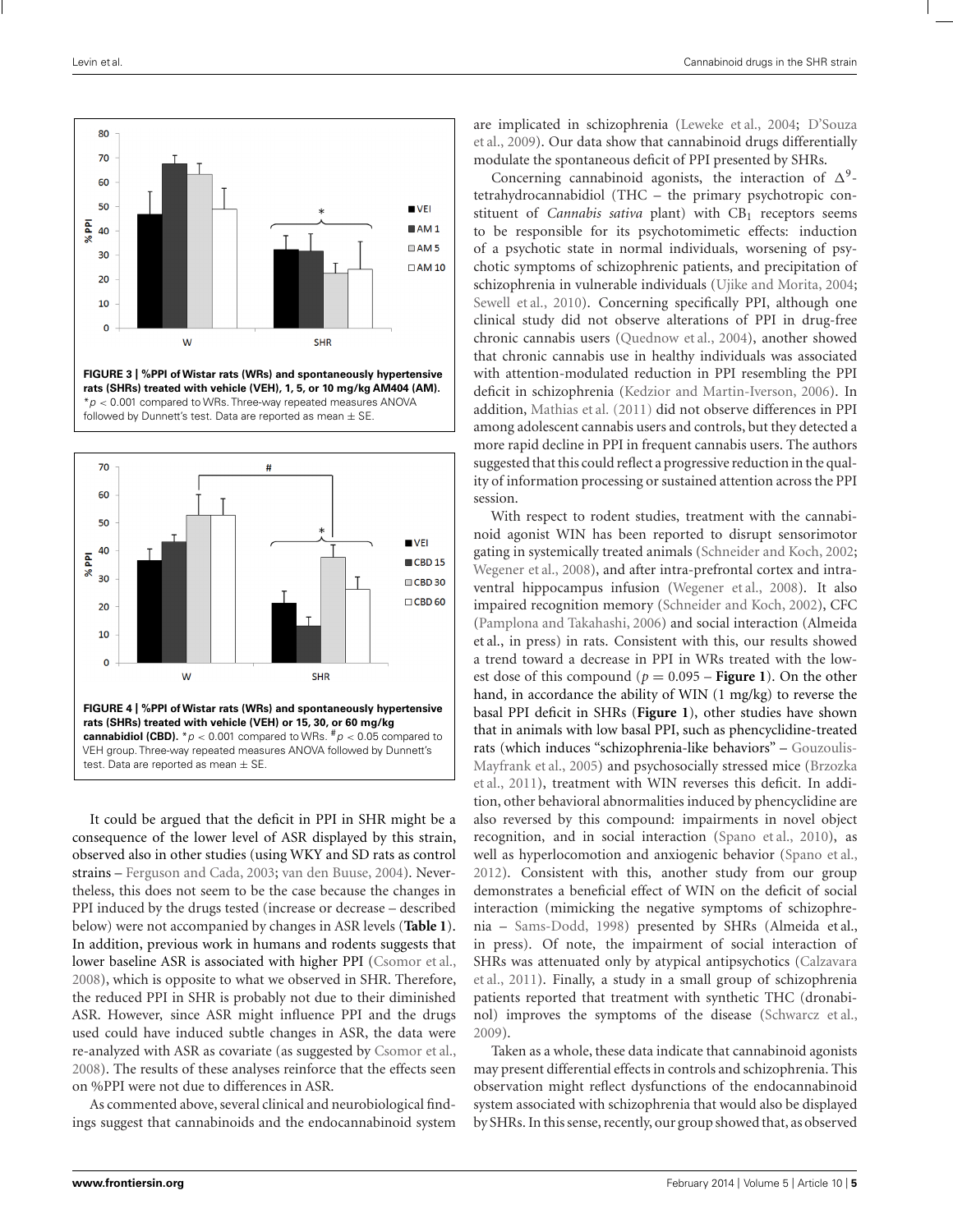in schizophrenia patients [\(Dean et al.,2001;](#page-7-0) [Zavitsanou et al.](#page-9-0),[2004;](#page-9-0) [Dalton et al., 2011\)](#page-7-0), the SHR strain has a higher  $CB_1$  receptor density in the prefrontal and anterior cingulate cortices when compared to WRs (Levin et al., submitted).

Only one dose of WIN increased PPI in SHR. Several previous studies have demonstrated similar biphasic effects of cannabinoid agonists in different paradigms: low doses of these components usually induce anxiolytic-like effects, while higher doses are anxiogenic or ineffective [\(Hill and Gorzalka](#page-7-0), [2004;](#page-7-0) [Viveros et al.,](#page-9-0) [2005;](#page-9-0) [Fogaca et al.](#page-7-0), [2012](#page-7-0)). Moreover, a low dose (0.1 mg/kg) of WIN stimulated motor activity, whereas a higher dose  $(1 \text{ mg/kg})$ decreased this response [\(Polissidis et al., 2013](#page-8-0)). Similarly, in mice submitted to a CFC task, THC exerted biphasic effects on fearcoping strategies, with lower and higher doses favoring active and passive responses, respectively [\(Metna-Laurent et al., 2012](#page-8-0)). This profile was also detected in clinical studies which observed that low and moderate THC doses had anxiolytic and euphoric properties, while higher doses produced anxiogenic responses (for review, see [Crippa et al., 2010](#page-7-0)). These variable effects, depending on the dose, could be due to the wide neuroanatomical distribution of the endocannabinoid system and its modulatory effects on both GABAergic and glutamatergic neurons [\(Moreira and Lutz,](#page-8-0) [2008;](#page-8-0) [Fogaca et al., 2012](#page-7-0); [Metna-Laurent et al.](#page-8-0), [2012\)](#page-8-0). This could explain the inverted U-shaped dose–response curve of WIN on PPI in SHRs (**[Figure 1](#page-3-0)**), indicating that this dose-dependent effect of cannabinoid agonists can also be seen for sensorimotor gating deficits.

Regarding the effects of the  $CB<sub>1</sub>$  receptor antagonist rimonabant, our data revealed that the lowest dose (0.75 mg/kg) worsened the PPI deficit presented by SHRs (**[Figure 2](#page-3-0)**). On the other hand, a recent study of our group showed that 3 mg/kg rimonabant was able to reverse the deficit in CFC in SHRs [\(Levin et al.](#page-8-0), [2012](#page-8-0)). Any of the doses tested was able to modify the impairment in social interaction and hyperlocomotion presented by this strain (Almeida et al., in press). In this sense, the effects of  $CB<sub>1</sub>$  antagonist seem to depend on the behavior evaluated and the dose used.

Indeed, previous studies on the effects of rimonabant on schizophrenia-like behaviors in animal models have shown contrasting results [\(Roser et al.](#page-8-0), [2010\)](#page-8-0). While some studies showed that rimonabant was able to counteract the disruption of PPI produced by the N-methyl-D-aspartate (NMDA) antagonists, phencyclidine and Dizocilpine (MK-801), and by the dopamine agonist, apomorphine [\(Malone et al.](#page-8-0), [2004;](#page-8-0) [Ballmaier et al.](#page-6-0), [2007](#page-6-0)), others demonstrated that this drug did not reverse the PPIdisruptive effects of apomorphine, amphetamine or MK-801, nor the amphetamine-induced hyperactivity or stereotypy in rats [\(Martin et al., 2003](#page-8-0)). [Malone and Taylor](#page-8-0) [\(2006\)](#page-8-0) demonstrated that rimonabant reversed the THC-induced deficits in PPI in socially isolated rats (a long-term environmental manipulation used as an animal model of schizophrenia – [Weiss et al., 2000](#page-9-0)) but did not revers[e the isolation-induced deficits in PPI](#page-8-0) *per se* (Malone and Taylor, [2006](#page-8-0)). On the other hand, [Ferrer et al.](#page-7-0) [\(2007\)](#page-7-0) showed that rimonabant potentiated stereotyped behavior induced by the  $D_1$  and  $D_2$  dopamine agonists,  $(\pm)$ -1-phenyl-2,3,4,5-tetrahydro-(1H)-3-benzazepine-7,8-diol (SKF-38393) and quinpirole (model of positive symptoms – [Ferrer et al.](#page-7-0), [2007](#page-7-0)). Finally, rimonabant increased c-fos expression in mesocorticolimbic areas of rats [\(Alonso et al., 1999\)](#page-6-0), similar to typical and atypical antipsychotics [\(Robertson and Fibiger](#page-8-0), [1992\)](#page-8-0). In addition, other  $CB<sub>1</sub>$  antagonists (AM251 and AVE 1625) seem to reverse the cognitive deficits observed in pharmacological [\(Black et al.](#page-7-0), [2011;](#page-7-0) [Guidali et al.,](#page-7-0) [2011](#page-7-0)) and neurodevelopmental [\(Zamberletti et al.](#page-9-0), [2012](#page-9-0)) animal models of schizophrenia.

Interestingly, no effect was observed in WRs corroborating previous data that show that rimonabant is not able to modify [PPI under normal conditions](#page-6-0) [\(Martin et al.](#page-8-0)[,](#page-6-0) [2003;](#page-8-0) Ballmaier et al., [2007](#page-6-0)), and reinforcing its specificity to "schizophrenia-like" behaviors.

Clinical data with rimonabant are also conflicting. Some clinical trials failed to show any antipsychotic effect of rimonabant [\(Meltzer et al., 2004\)](#page-8-0). On the other hand, in a small sample-size study, rimonabant produced a significant improvement in Brief Psyc[hiatric Rating Scale \(BPRS\) of schizophrenic patients \(](#page-7-0)Kelly et al., [2011](#page-7-0)). Conversely, [Roser et al.](#page-8-0) [\(2011](#page-8-0)) showed that rimonabant produced a significant deficit in auditory sensory memory in the ketamine model of schizophrenia.

Taken together, under our experimental conditions, the cannabinoid receptor agonist WIN reversed PPI deficits in SHRs, whereas the  $CB<sub>1</sub>$  antagonist rimonabant enhanced this deficit, indicating that the  $CB_1$  receptor might be involved in both basal PPI deficits seen here as well as in the modulatory effects of these drugs. High densities of  $CB<sub>1</sub>$  receptors have been found in brain areas that regulate sensorimotor gating such as prefrontal cortex, amygdala and hippocampus [\(Dissanayake et al.](#page-7-0), [2013\)](#page-7-0). Moreover, CB1 receptors have a modulatory role on specific neurotransmitter systems, [mainly glutamate, GABA and dopamine \(](#page-9-0)Schlicker and Kathmann, [2001\)](#page-9-0), which have a critical role in the PPI processing.

Supporting the involvement of the endocannabinoid system in schizophrenia, elevated anandamide levels in the cerebrospinal fluid [\(Leweke et al., 1999](#page-8-0); [Leweke et al., 2007](#page-8-0); [Koethe et al., 2009](#page-8-0)) and plasma [\(De Marchi et al.](#page-7-0), [2003](#page-7-0)) of patients with schizophrenia have been described. Moreover, studies showed that anandamide levels wer[e inversely correlated with psychotic symptoms \(](#page-7-0)Giuffrida et al., [2004\)](#page-7-0) and low levels of this endocannabinoid are a risk factor for psychosis [\(Koethe et al., 2009](#page-8-0)). These studies suggest that increased levels of anandamide in schizophrenia might play a protective role to counteract the abnormalities in neurotransmission during acute symptoms. Reinforcing this, [Leweke et al.](#page-8-0) [\(2012\)](#page-8-0) showed that treatment with CBD resulted in a significant increase in anandamide levels, which was accompanied by clinical improvement in schizophrenic patients.

In accordance with a protective role of anandamide, 5 mg/kg AM404 (anandamide uptake inhibitor) was able to attenuate the hyperlocomotion and impaired social interaction presented by SHR (Almeida et al., in press). It is noteworthy that the same range of doses used in that study and in the present one, was previou[sly shown to increase anandamide levels in plasma \(](#page-7-0)Giuffrida et al., [2000\)](#page-7-0) and brain regions [\(Bortolato et al.](#page-7-0), [2006](#page-7-0)) of rats. Local injections of this compound also prevented the stereotypy and hyperlocomotion induced by dopamine receptor agonist treatment [\(Beltramo et al.](#page-6-0), [2000](#page-6-0)). Accordingly, [Seillier et al.](#page-9-0) [\(2010](#page-9-0)) demonstrated that fatty acid amidrohydrolase inhibitors reversed PCP-induced social impairment. Nevertheless, in the present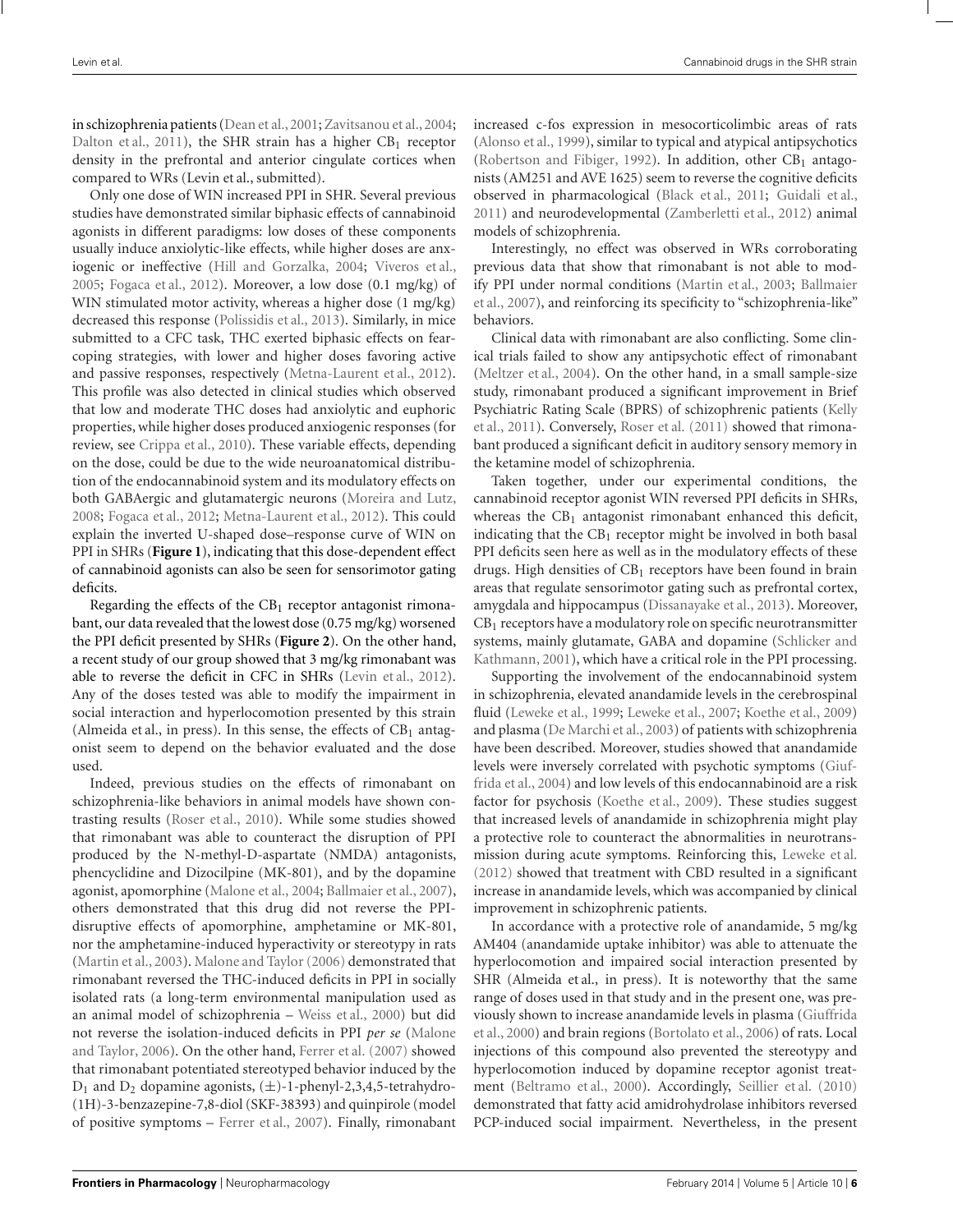<span id="page-6-0"></span>study AM404 did not modify the PPI deficit in SHRs at any dose (**[Figure 3](#page-4-0)**). In this sense, the possible antipsychotic profile of anandamide enhancers does not seem to include all the "schizophrenia-like" behaviors.

In control WRs, AM404 did not modify PPI (**[Figure 3](#page-4-0)**). In contrast, a previous study suggested that AM404 (at similar doses used in the pre[sent](#page-7-0) [study\)](#page-7-0) [disrupted](#page-7-0) [PPI](#page-7-0) [\(](#page-7-0)Fernandez-Espejo and Galan-Rodriguez, [2004](#page-7-0)), increased locomotion and decreased social interaction (Almeida et al., in press) in control strains. Differences in the behavioral paradigms or rat strains might account for the variable profile of AM404 in control animals.

Cannabidiol, one of the major constituent of *Cannabis sativa* [\(Grlie, 1976\)](#page-7-0), is devoid of the typical psychotomimetic effects of the plant [\(Zuardi](#page-9-0), [2008](#page-9-0); [Crippa et al., 2010](#page-7-0); [Zuardi et al., 2010](#page-9-0)). Several clinical studies revealed that this component does induce central effects [\(Zuardi et al., 2010](#page-9-0)) including antipsychotic properties [\(Zuardi et al., 2006,](#page-9-0) [2010](#page-9-0), [2012](#page-9-0); [Leweke et al., 2007](#page-8-0)). Several clinical trials reveal that antipsychotic-like activity of CBD can be demonstrated against psychotic symptoms induced in healthy volu[nteers](#page-7-0) [\(Leweke et al.](#page-8-0)[,](#page-7-0) [2000](#page-8-0)[;](#page-7-0) [Zuardi et al.](#page-9-0), [2006;](#page-9-0) Borgwardt et al., [2008](#page-7-0); Bhattacharyya et al., 2009, [2010](#page-7-0); [Winton-Brown et al.,](#page-9-0) [2011\)](#page-9-0), and in patients with Parkinson's Disease [\(Zuardi et al.,](#page-9-0) [2009\)](#page-9-0) or schizophrenia [\(Zuardi et al.](#page-9-0), [1995,](#page-9-0) [2006](#page-9-0); [Leweke et al.,](#page-8-0) [2007,](#page-8-0) [2012](#page-8-0)). Interestingly, these studies showed that CBD produces fewer [\(Leweke et al.](#page-8-0), [2007\)](#page-8-0) or no [\(Zuardi et al., 1995](#page-9-0), [2006,](#page-9-0) [2009;](#page-9-0) [Leweke et al.](#page-8-0), [2012](#page-8-0)) side effects when compared to other antipsychotics and suggest it may be an effective and well-tolerated alternative treatment for schizophrenia (Zuardi, 2008; [Zuardi et al.,](#page-9-0) [2012;](#page-9-0) Bergamaschi et al., 2011).

This profile is supported by several animal studies [\(Zuardi et al.,](#page-9-0) [2006;](#page-9-0) [Roser and Haussleiter](#page-8-0), [2012\)](#page-8-0). CBD was able to reverse MK-801-induced disruption of PPI [\(Long et al.](#page-8-0), [2006](#page-8-0)), inhibited the hyperlocomotion induced by amphetamine and ketamine in mice [\(Moreira and Guimaraes, 2005\)](#page-8-0), and reversed the reduction in social interaction produced by THC [\(Malone et al.](#page-8-0), [2009](#page-8-0)) and MK-801 [\(Gururajan et al.](#page-7-0), [2011](#page-7-0)) in rats. [Long et al.](#page-8-0) [\(2012](#page-8-0)) showed that long-term CBD enhanced social interaction in neuregulin-1 mut[ant mice \(a putative animal model of schizophrenia –](#page-8-0) Long et al., [2012](#page-8-0)). Recently, our group showed that CBD was able to reverse the deficit in CFC presented by SHRs [\(Levin et al.,](#page-8-0) [2012\)](#page-8-0). Moreover, similar to the atypical antipsychotic clozapine [\(Robertson and Fibiger](#page-8-0), [1992\)](#page-8-0), CBD induced c-fos immunoreactivity in the nucleus accumbens (but not in the striatum) of rats [\(Guimaraes et al.](#page-7-0), [2004](#page-7-0)). The present results further support the antipsychotic profile of CBD since the dose of 30 mg/kg was able to reverse the deficit in PPI presented by SHRs.

Interestingly, contrary to the specificity of effect for PPI deficits in SHRs seen with WIN and rimonabant, the same dose of CBD increased PPI in both WRs and SHRs (**[Figure 4](#page-4-0)**). In this respect, it might be suggested that the effects of CBD on molecular targets other than cannabinoid receptors (affected by WIN and rimonabant) could account for its different profile of action. The molecular targets of CBD are not completely elucidated. Studies have suggested that CBD activates vaniloid receptors transient receptor potential cation channel subfamily V member 1 (TRPV1), inhi[bits the cellular uptake and hydrolysis of anandamide \(](#page-7-0)Bisogno et al., [2001\)](#page-7-0), acts as an agonist at the 5HT<sub>1A</sub> receptor [\(Russo et al.,](#page-8-0) [2005](#page-8-0)), and acts as an indirect  $CB<sub>1</sub>/CB<sub>2</sub>$  antagonist [\(Pertwee](#page-8-0), [2008](#page-8-0)), as well as an antagonist at the novel cannabinoid receptor G protein-coupled receptor 55 [\(Campos et al.](#page-7-0), [2012](#page-7-0)). Although it was not the aim of this study to reveal the neural mechanism behind the effects of cannabinoid drugs on PPI, it is interesting to note that the clinical improvement in schizophrenic patients induced by CBD was accompanied by an increase in anandamide levels [\(Leweke et al.](#page-8-0), [2012\)](#page-8-0). However, our data suggest that the enhancing effect of CBD on PPI does not seem to be due only to an increase in anandamide levels, since AM404 (anandamide uptake inhibitor) did not modify this response. In this context, [Bisogno et al.](#page-7-0) [\(2001\)](#page-7-0) revealed that CBD is more potent in activating TRPV1 receptors than in inhibiting anandamide hydrolysis and uptake. Strengthening the role of TRPV1 in the beneficial effect of CBD, the attenuation of MK-801-induced PPI deficits is prevented by pretreatment with capsazepine, a TRPV1 antagonist [\(Long et al., 2006\)](#page-8-0).

In conclusion, our results indicate that the sensorimotor gating impairment in SHRs can be modulated by cannabinoid drugs pointing to these compounds as potential therapeutic strategies. More specifically, the present study suggests a beneficial property of a direct cannabinoid receptor agonist (WIN55,212) and of CBD on the PPI deficits associated to schizophrenia.

# **AUTHOR CONTRIBUTIONS**

Raquel Levin, Antonio W. Zuardi, Jaime E. C. Hallak, José Alexandre S. Crippa, and Vanessa C. Abílio designed the study. Authors Raquel Levin, Fernanda F. Peres, Valéria Almeida, and Mariana B. Calzavara conducted the experiments, statistical analyses and managed the literature search and analyses. Authors Raquel Levin and Vanessa C. Abílio wrote the first draft of the manuscript. All authors contributed to and have approved the final manuscript.

#### **ACKNOWLEDGMENTS**

This work was supported in part by grants from CNPq and from "Fundação de Amparo à Pesquisa do Estado de São Paulo" (FAPESP – 2010/07994-3).

#### **REFERENCES**

- Alonso, R., Voutsinos, B., Fournier, M., Labie, C., Steinberg, R., Souilhac, J., et al. (1999). Blockade of cannabinoid receptors by SR141716 selectively increases Fos expression in rat mesocorticolimbic areas via reduced dopamine D2 function. *Neuroscience* 91, 607–620. doi: 10.1016/S0306-4522(98)00675-7
- Ballmaier, M., Bortolato, M., Rizzetti, C., Zoli, M., Gessa, G., Heinz, A., et al. (2007). Cannabinoid receptor antagonists counteract sensorimotor gating deficits in the phencyclidine model of psychosis. *Neuropsychopharmacology* 32, 2098–2107. doi: 10.1038/sj.npp.1301344
- Beltramo, M., De Fonseca, F. R., Navarro, M., Calignano, A., Gorriti, M. A., Grammatikopoulos, G., et al. (2000). Reversal of dopamine  $D_2$  receptor responses by an anandamide transport inhibitor. *J. Neurosci.* 20, 3401–3407.
- Bergamaschi, M. M., Queiroz, R. H., Zuardi, A. W., and Crippa, J. A. (2011). Safety and side effects of cannabidiol, a *Cannabis sativa* constituent. *Curr. Drug Saf.* 6, 237–249. doi: 10.2174/157488611798280924
- Bersani, G., Orlandi, V., Kotzalidis, G. D., and Pancheri, P. (2002). Cannabis and schizophrenia: impact on onset, course, psychopathology and outcomes. *Eur. Arch. Psychiatry Clin. Neurosci.* 252, 86–92. doi: 10.1007/s00406-002-0366-5
- Bhattacharyya, S., Fusar-Poli, P., Borgwardt, S., Martin-Santos, R., Nosarti, C., O'Carroll, C., et al. (2009). Modulation of mediotemporal and ventrostriatal function in humans by  $\Delta$ 9-tetrahydrocannabinol: a neural basis for the effects of *Cannabis sativa* on learning and psychosis. *Arch. Gen. Psychiatry* 66, 442–451. doi: 10.1001/archgenpsychiatry.2009.17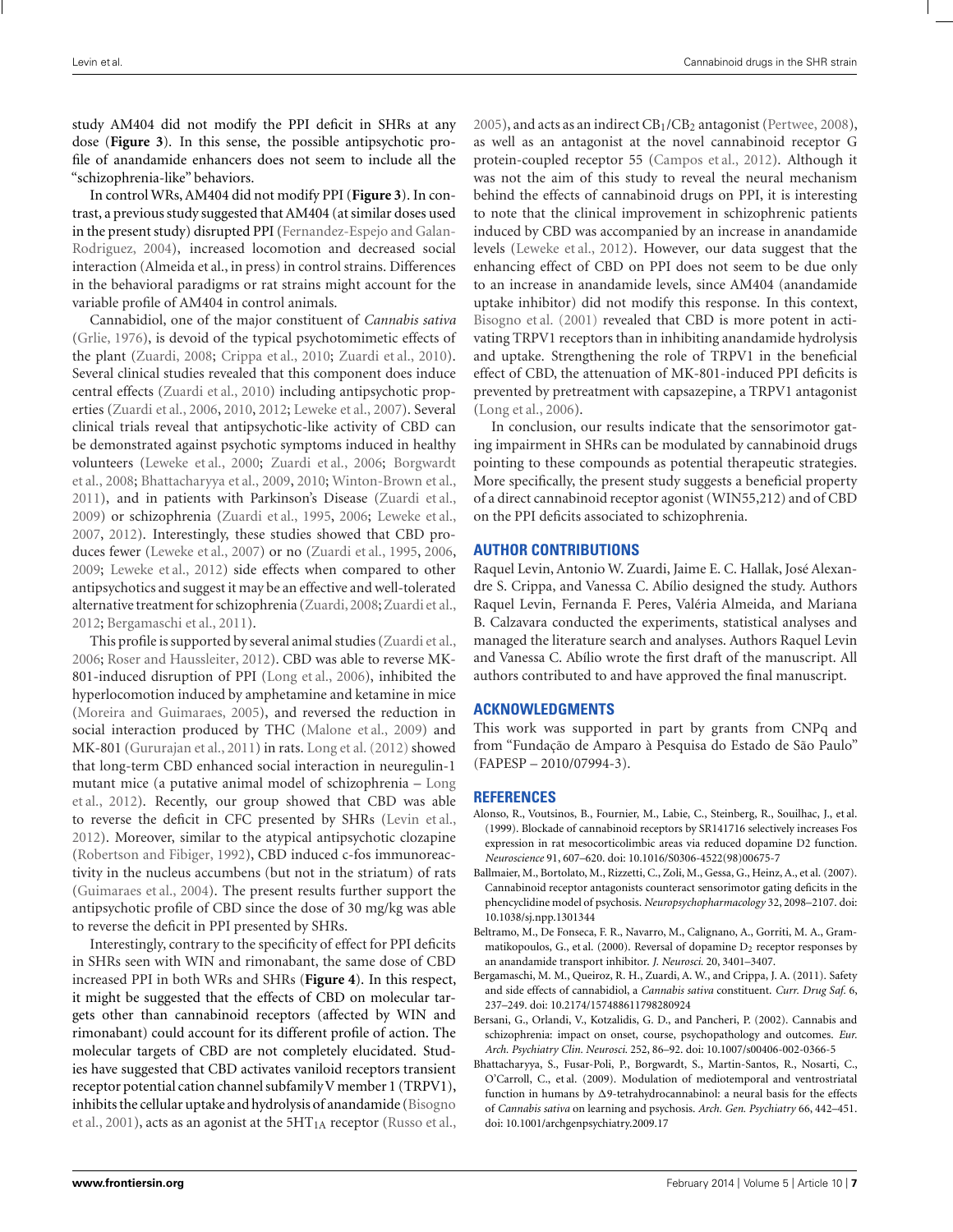- <span id="page-7-0"></span>Bhattacharyya, S., Morrison, P. D., Fusar-Poli, P., Martin-Santos, R., Borgwardt, S., Winton-Brown, T., et al. (2010). Opposite effects of  $\Delta$ -9-tetrahydrocannabinol and cannabidiol on human brain function and psychopathology. *Neuropsychopharmacology* 35, 764–774. doi: 10.1038/npp.2009.184
- Bisogno, T., Hanus, L., De Petrocellis, L., Tchilibon, S., Ponde, D. E., Brandi, I., et al. (2001). Molecular targets for cannabidiol and its synthetic analogues: effect on vanilloid VR1 receptors and on the cellular uptake and enzymatic hydrolysis of anandamide. *Br. J. Pharmacol.* 134, 845–852. doi: 10.1038/sj.bjp.0704327
- Bizot, J. C., Chenault, N., Houze, B., Herpin, A., David, S., Pothion, S., et al. (2007). Methylphenidate reduces impulsive behaviour in juvenile Wistar rats, but not in adult Wistar, SHR and WKY rats. *Psychopharmacology (Berl.)* 193, 215–223. doi: 10.1007/s00213-007-0781-4
- Black, M. D., Stevens, R. J., Rogacki, N., Featherstone, R. E., Senyah, Y., Giardino, O., et al. (2011). AVE1625, a cannabinoid  $CB<sub>1</sub>$  receptor antagonist, as a co-treatment with antipsychotics for schizophrenia: improvement in cognitive function and reduction of antipsychotic-side effects in rodents. *Psychopharmacology (Berl.)* 215, 149–163. doi: 10.1007/s00213-010-2124-0
- Borgwardt, S. J., Allen, P., Bhattacharyya, S., Fusar-Poli, P., Crippa, J. A., Seal, M. L., et al. (2008). Neural basis of  $\Delta$ -9-tetrahydrocannabinol and cannabidiol: effects during response inhibition. *Biol. Psychiatry* 64, 966–973. doi: 10.1016/j.biopsych.2008.05.011
- Bortolato, M., Campolongo, P., Mangieri, R. A., Scattoni, M. L., Frau, R., Trezza, V., et al. (2006). Anxiolytic-like properties of the anandamide transport inhibitor AM404. *Neuropsychopharmacology* 31, 2652–2659. doi: 10.1038/sj.npp.1301061
- Braff, D. L., and Geyer, M. A. (1990). Sensorimotor gating and schizophrenia. Human and animal model studies. *Arch. Gen. Psychiatry* 47, 181–188. doi: 10.1001/archpsyc.1990.01810140081011
- Braff, D. L., Grillon, C., and Geyer, M. A. (1992). Gating and habituation of the startle reflex in schizophrenic patients. *Arch. Gen. Psychiatry* 49, 206–215. doi: 10.1001/archpsyc.1992.01820030038005
- Braff, D. L., Swerdlow, N. R., and Geyer, M. A. (1999). Symptom correlates of prepulse inhibition deficits in male schizophrenic patients. *Am. J. Psychiatry* 156, 596–602.
- Brzozka, M. M., Fischer, A., Falkai, P., and Havemann-Reinecke, U. (2011). Acute treatment with cannabinoid receptor agonist WIN55212.2 improves prepulse inhibition in psychosocially stressed mice. *Behav. Brain Res.* 218, 280–287. doi: 10.1016/j.bbr.2010.11.003
- Calzavara, M. B., Levin, R., Medrano, W. A., Almeida, V., Sampaio, A. P., Barone, L. C., et al. (2011). Effects of antipsychotics and amphetamine on social behaviors in spontaneously hypertensive rats. *Behav. Brain Res.* 225, 15–22. doi: 10.1016/j.bbr.2011.06.026
- Calzavara, M. B., Medrano, W. A., Levin, R., Kameda, S. R., Andersen, M. L., Tufik, S., et al. (2009). Neuroleptic drugs revert the contextual fear conditioning deficit presented by spontaneously hypertensive rats: a potential animal model of emotional context processing in schizophrenia? *Schizophr. Bull.* 35, 748–759. doi: 10.1093/schbul/sbn006
- Campos, A. C., Moreira, F. A., Gomes, F. V., Del Bel, E. A., and Guimaraes, F. S. (2012). Multiple mechanisms involved in the large-spectrum therapeutic potential of cannabidiol in psychiatric disorders. *Philos. Trans. R. Soc. Lond. B Biol. Sci.* 367, 3364–3378. doi: 10.1098/rstb.2011.0389
- Crippa, J. A. S., Zuardi, A. W., and Hallak, J. E. C. (2010). Therapeutical use of the cannabinoids in psychiatry. *Rev. Bras. Psiquiatr.* 32, 556–566. doi: 10.1590/S1516- 44462010000500009
- Csomor, P. A., Yee, B. K., Vollenweider, F. X., Feldon, J., Nicolet, T., and Quednow, B. B. (2008). On the influence of baseline startle reactivity on the indexation of prepulse inhibition. *Behav. Neurosci.* 122, 885–900. doi: 10.1037/0735-7044.122.4.885
- Dalton, V. S., Long, L. E., Weickert, C. S., and Zavitsanou, K. (2011). Paranoid schizophrenia is characterized by increased CB1 receptor binding in the dorsolateral prefrontal cortex. *Neuropsychopharmacology* 36, 1620–1630. doi: 10.1038/npp.2011.43
- Dean, B., Sundram, S., Bradbury, R., Scarr, E., and Copolov, D. (2001). Studies on [3H]CP-55940 binding in the human central nervous system: regional specific changes in density of cannabinoid-1 receptors associated with schizophrenia and cannabis use. *Neuroscience* 103, 9–15. doi: 10.1016/S0306-4522(00)00552-2
- De Marchi, N., De Petrocellis, L., Orlando, P., Daniele, F., Fezza, F., and Di Marzo, V. (2003). Endocannabinoid signalling in the blood of patients with schizophrenia. *Lipids Health Dis.* 2, 5. doi: 10.1186/1476-511X-2-5
- Dissanayake, D. W., Mason, R., and Marsden, C. A. (2013). Sensory gating, cannabinoids and schizophrenia. *Neuropharmacology* 67, 66–77. doi: 10.1016/j.neuropharm.2012.10.011
- D'Souza, D. C., Sewell, R. A., and Ranganathan, M. (2009). Cannabis and psychosis/schizophrenia: human studies. *Eur. Arch. Psychiatry Clin. Neurosci.* 259, 413–431. doi: 10.1007/s00406-009-0024-2
- Ferguson, S. A., and Cada, A. M. (2003). A longitudinal study of short- and longterm activity levels in male and female spontaneously hypertensive, Wistar-Kyoto, and Sprague-Dawley rats. *Behav. Neurosci.* 117, 271–282. doi: 10.1037/0735- 7044.117.2.271
- Ferguson, S. A., and Cada, A. M. (2004). Spatial learning/memory and social and nonsocial behaviors in the spontaneously hypertensive, Wistar-Kyoto and Sprague-Dawley rat strains. *Pharmacol. Biochem. Behav.* 77, 583–594. doi: 10.1016/j.pbb.2003.12.014
- Fernandez-Espejo, E., and Galan-Rodriguez, B. (2004). Sensorimotor gating in mice is disrupted after AM404, an anandamide reuptake and degradation inhibitor. *Psychopharmacology (Berl.)* 175, 220–224. doi: 10.1007/s00213-004-1851-5
- Ferrer, B., Gorriti, M. A., Palomino, A., Gornemann, I., De Diego, Y., Bermudez-Silva, F. J., et al. (2007). Cannabinoid CB<sub>1</sub> receptor antagonism markedly increases dopamine receptor-mediated stereotypies. *Eur. J. Pharmacol* 559, 180–183. doi: 10.1016/j.ejphar.2007.01.009
- Fogaca, M. V., Aguiar, D. C., Moreira, F. A., and Guimaraes, F. S. (2012). The endocannabinoid and endovanilloid systems interact in the rat prelimbic medial prefrontal cortex to control anxiety-like behavior. *Neuropharmacology* 63, 202– 210. doi: 10.1016/j.neuropharm.2012.03.007
- Gallinat, J., Rentzsch, J., and Roser, P. (2012). Neurophysiological effects of cannabinoids: implications for psychosis research. *Curr. Pharm. Des.* 18, 4938–4949. doi: 10.2174/138161212802884582
- Giuffrida, A., Leweke, F. M., Gerth, C. W., Schreiber, D., Koethe, D., Faulhaber, J., et al. (2004). Cerebrospinal anandamide levels are elevated in acute schizophrenia and are inversely correlated with psychotic symptoms. *Neuropsychopharmacology* 29, 2108–2114. doi: 10.1038/sj.npp.1300558
- Giuffrida, A., Rodriguez De Fonseca, F., Nava, F., Loubet-Lescoulie, P., and Piomelli, D. (2000). Elevated circulating levels of anandamide after administration of the transport inhibitor, AM404. *Eur. J. Pharmacol.* 408, 161–168. doi: 10.1016/S0014- 2999(00)00786-X
- Gouzoulis-Mayfrank, E., Heekeren, K., Neukirch, A., Stoll, M., Stock, C., Obradovic, M., et al. (2005). Psychological effects of (S)-ketamine and N,N-dimethyltryptamine (DMT): a double-blind, cross-over study in healthy volunteers. *Pharmacopsychiatry* 38, 301–311. doi: 10.1055/s-2005-916185
- Grillon, C., Ameli, R., Charney, D. S., Krystal, J., and Braff, D. (1992). Startle gating deficits occur across prepulse intensities in schizophrenic patients. *Biol. Psychiatry* 32, 939–943. doi: 10.1016/0006-3223(92)90183-Z
- Grlie, L. (1976). A comparative study on some chemical and biological characteristics of various samples of cannabis resin. *Bull. Narc.* 14, 37–46.
- Guidali, C., Vigano, D., Petrosino, S., Zamberletti, E., Realini, N., Binelli, G., et al. (2011). Cannabinoid  $CB<sub>1</sub>$  receptor antagonism prevents neurochemical and behavioural deficits induced by chronic phencyclidine. *Int. J. Neuropsychopharmacol.* 14, 17–28. doi: 10.1017/S1461145710000209
- Guimaraes, V. M., Zuardi, A. W., Del Bel, E. A., and Guimaraes, F. S. (2004). Cannabidiol increases Fos expression in the nucleus accumbens but not in the dorsal striatum. *Life Sci.* 75, 633–638. doi: 10.1016/j.lfs.2004.01.015
- Gururajan, A., Taylor, D. A., and Malone, D. T. (2011). Effect of cannabidiol in a MK-801-rodent model of aspects of schizophrenia. *Behav. Brain Res.* 222, 299–308. doi: 10.1016/j.bbr.2011.03.053
- Hill, M. N., and Gorzalka, B. B. (2004). Enhancement of anxiety-like responsiveness to the cannabinoid CB1 receptor agonist HU-210 following chronic stress. *Eur. J. Pharmacol.* 499, 291–295. doi: 10.1016/j.ejphar.2004.06.069
- Johnson, M. L., Ely, D. L., and Turner, M. E. (1992). Genetic divergence between the Wistar-Kyoto rat and the spontaneously hypertensive rat. *Hypertension* 19, 425–427. doi: 10.1161/01.HYP.19.5.425
- Kedzior, K. K., and Martin-Iverson, M. T. (2006). Chronic cannabis use is associated with attention-modulated reduction in prepulse inhibition of the startle reflex in healthy humans. *J. Psychopharmacol.* 20, 471–484. doi: 10.1177/0269881105057516
- Kelly, D. L., Gorelick, D. A., Conley, R. R., Boggs, D. L., Linthicum, J., Liu, F., et al. (2011). Effects of the cannabinoid-1 receptor antagonist rimonabant on psychiatric symptoms in overweight people with schizophrenia: a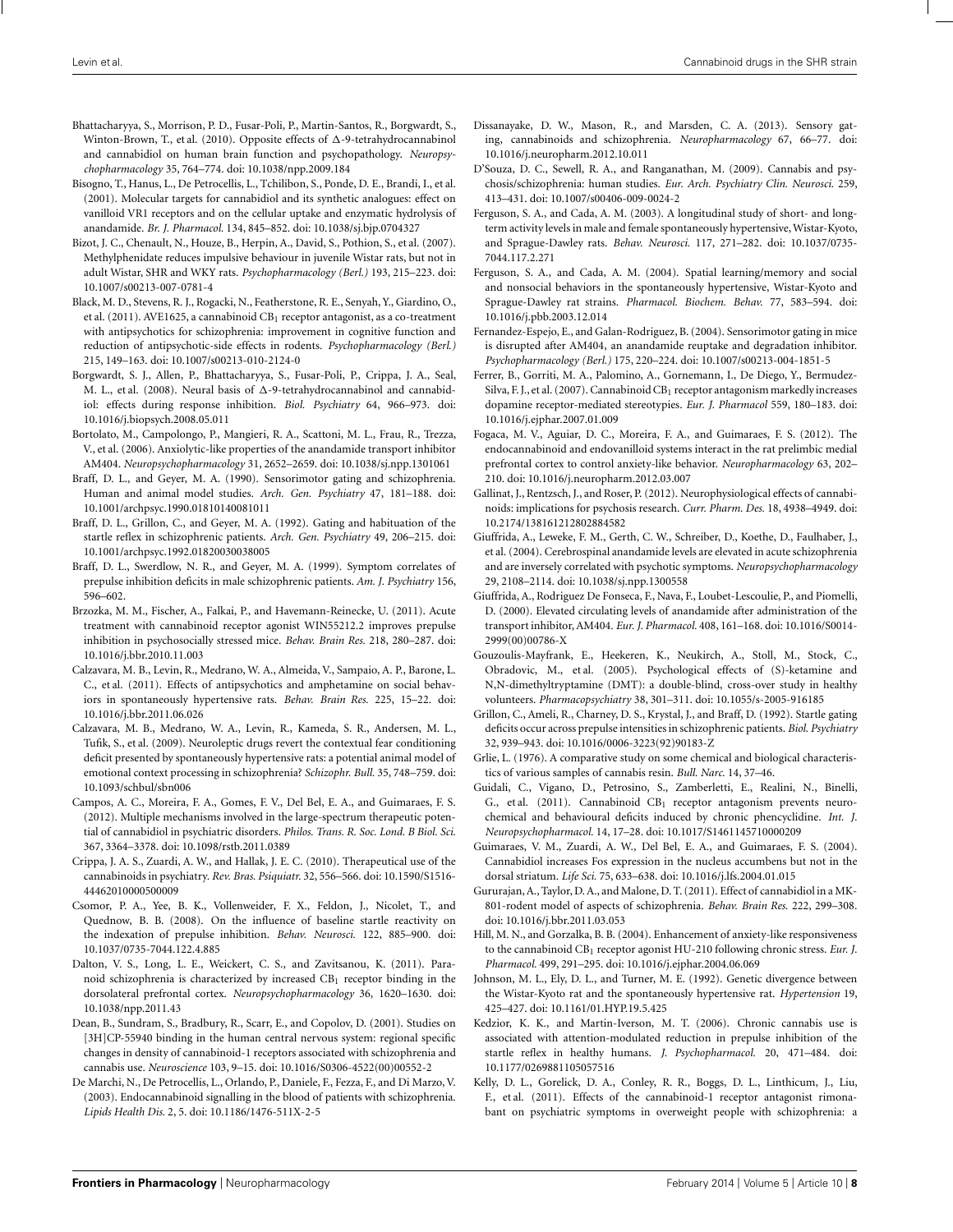<span id="page-8-0"></span>randomized, double-blind, pilot study. *J. Clin. Psychopharmacol.* 31, 86–91. doi: 10.1097/JCP.0b013e318204825b

- Kinkead, B., Selz, K. A., Owens, M. J., and Mandell, A. J. (2006). Algorithmically designed peptides ameliorate behavioral defects in animal model of ADHD by an allosteric mechanism. *J. Neurosci. Methods* 151, 68–81. doi: 10.1016/j.jneumeth.2005.07.015
- Koethe, D., Hoyer, C., and Leweke, F. M. (2009). The endocannabinoid system as a target for modelling psychosis. *Psychopharmacology (Berl.)* 206, 551–561. doi: 10.1007/s00213-009-1591-7
- Krystal, J. H., D'Souza, D. C., Petrakis, I. L., Belger, A., Berman, R. M., Charney, D. S., et al. (1999). NMDA agonists and antagonists as probes of glutamatergic dysfunction and pharmacotherapies in neuropsychiatric disorders. *Harv. Rev. Psychiatry* 7, 125–143.
- Levin, R., Almeida, V., Peres, F. F., Calzavara, M. B., Da Silva, N. D., Suiama, M. A., et al. (2012). Antipsychotic profile of cannabidiol and rimonabant in an animal model of emotional context processing in schizophrenia. *Curr. Pharm. Des.* 18, 4960–4965. doi: 10.2174/138161212802884735
- Levin, R., Calzavara, M. B., Santos, C. M., Medrano, W. A., Niigaki, S. T., and Abilio, V. C. (2011). Spontaneously Hypertensive Rats (SHR) present deficits in prepulse inhibition of startle specifically reverted by clozapine. *Prog. Neuropsychopharmacol. Biol. Psychiatry* 35, 1748–1752. doi: 10.1016/j.pnpbp.2011.06.003
- Leweke, F. M., Gerth, C. W., and Klosterkotter, J. (2004). Cannabisassociated psychosis: current status of research. *CNS Drugs* 18, 895–910. doi: 10.2165/00023210-200418130-00005
- Leweke, F. M., Giuffrida, A., Wurster, U., Emrich, H. M., and Piomelli, D. (1999). Elevated endogenous cannabinoids in schizophrenia. *Neuroreport* 10, 1665–1669. doi: 10.1097/00001756-199906030-00008
- Leweke, F. M., Koethe, D., Gerth, C. W., Nolden, B. M., Schreiber, D., Gross, S., et al. (2007). Cannabidiol as an antipsychotic agent. *Eur. Psychiatry* 22, S21. doi: 10.1016/j.eurpsy.2007.01.084
- Leweke, F. M., Piomelli, D., Pahlisch, F., Muhl, D., Gerth, C. W., Hoyer, C., et al. (2012). Cannabidiol enhances anandamide signaling and alleviates psychotic symptoms of schizophrenia. *Transl. Psychiatry* 2, e94. doi: 10.1038/tp.2012.15
- Leweke, F. M., Schneider, U., Radwan, M., Schmidt, E., and Emrich, H. M. (2000). Different effects of nabilone and cannabidiol on binocular depth inversion in Man. *Pharmacol. Biochem. Behav.* 66, 175–181. doi: 10.1016/S0091- 3057(00)00201-X
- Long, L. E., Chesworth, R., Huang, X. F., Wong, A., Spiro, A., Mcgregor, I. S., et al. (2012). Distinct neurobehavioural effects of cannabidiol in transmembrane domain neuregulin 1 mutant mice. *PLoS ONE* 7:e34129. doi: 10.1371/journal.pone.0034129
- Long, L. E., Malone, D. T., and Taylor, D. A. (2006). Cannabidiol reverses MK-801 induced disruption of prepulse inhibition in mice. *Neuropsychopharmacology* 31, 795–803. doi: 10.1038/sj.npp.1300838
- Malone, D. T., Jongejan, D., and Taylor, D. A. (2009). Cannabidiol reverses the reduction in social interaction produced by low dose  $\Delta^9$ -tetrahydrocannabinol in rats. *Pharmacol. Biochem. Behav.* 93, 91–96. doi: 10.1016/j.pbb.2009.04.010
- Malone, D. T., Long, L. E., and Taylor, D. A. (2004). The effect of SR 141716 and apomorphine on sensorimotor gating in Swiss mice. *Pharmacol. Biochem. Behav.* 77, 839–845. doi: 10.1016/j.pbb.2004.02.010
- Malone, D. T., and Taylor, D. A. (2006). The effect of  $\Delta^9$ -tetrahydrocannabinol on sensorimotor gating in socially isolated rats. *Behav. Brain Res.* 166, 101–109. doi: 10.1016/j.bbr.2005.07.009
- Martin, R. S., Secchi, R. L., Sung, E., Lemaire, M., Bonhaus, D.W., Hedley, L. R., et al. (2003). Effects of cannabinoid receptor ligands on psychosis-relevant behavior models in the rat. *Psychopharmacology (Berl.)* 165, 128–135.
- Mathias, C. W., Blumenthal, T. D., Dawes, M. A., Liguori, A., Richard, D. M., Bray, B., et al. (2011). Failure to sustain prepulse inhibition in adolescent marijuana users. *Drug Alcohol Depend.* 116, 110–116. doi: 10.1016/j.drugalcdep.2010.11.020
- Meltzer, H. Y., Arvanitis, L., Bauer, D., and Rein,W. (2004). Placebo-controlled evaluation of four novel compounds for the treatment of schizophrenia and schizoaffective disorder. *Am. J. Psychiatry* 161, 975–984. doi: 10.1176/appi.ajp.161.6.975
- Metna-Laurent, M., Soria-Gomez, E., Verrier, D., Conforzi, M., Jego, P., Lafenetre, P., et al. (2012). Bimodal control of fear-coping strategies by  $CB<sub>1</sub>$  cannabinoid receptors. *J. Neurosci.* 32, 7109–7118. doi: 10.1523/JNEUROSCI.1054-12.2012
- Moreira, F. A., and Guimaraes, F. S. (2005). Cannabidiol inhibits the hyperlocomotion induced by psychotomimetic drugs in mice. *Eur. J. Pharmacol.* 512, 199–205. doi: 10.1016/j.ejphar.2005.02.040
- Moreira, F. A., and Lutz, B. (2008). The endocannabinoid system: emotion, learning and addiction. *Addict. Biol.* 13, 196–212. doi: 10.1111/j.1369-1600.2008.00104.x
- Newell, K. A., Deng, C., and Huang, X. F. (2006). Increased cannabinoid receptor density in the posterior cingulate cortex in schizophrenia. *Exp. Brain Res.* 172, 556–560. doi: 10.1007/s00221-006-0503-x
- Okamoto, K., and Aoki, K. (1963). Development of a strain of spontaneously hypertensive rats. *Jpn. Circ. J.* 27, 282–293. doi: 10.1253/jcj.27.282
- Palmer, A. A., Dulawa, S. C., Mottiwala, A. A., Conti, L. H., Geyer, M. A., and Printz, M. P. (2000). Prepulse startle deficit in the Brown Norway rat: a potential genetic model. *Behav. Neurosci.* 114, 374–388. doi: 10.1037/0735-7044.114.2.374
- Pamplona, F. A., and Takahashi, R. N. (2006). WIN 55212-2 impairs contextual fear conditioning through the activation of CB<sub>1</sub> cannabinoid receptors. *Neurosci. Lett.* 397, 88–92. doi: 10.1016/j.neulet.2005.12.026
- Pare, W. P. (1992). Learning behavior, escape behavior, and depression in an ulcer susceptible rat strain. *Integr. Physiol. Behav. Sci.* 27, 130–141. doi: 10.1007/BF02698502
- Pare, W. P. (1994). Open field, learned helplessness, conditioned defensive burying, and forced-swim tests in WKY rats. *Physiol. Behav.* 55, 433–439. doi: 10.1016/0031-9384(94)90097-3
- Peralta, V., and Cuesta, M. J. (1992). Influence of cannabis abuse on schizophrenic psychopathology. *Acta Psychiatr. Scand.* 85, 127–130. doi: 10.1111/j.1600- 0447.1992.tb01456.x
- Pertwee, R. G. (2008). The diverse  $CB<sub>1</sub>$  and  $CB<sub>2</sub>$  receptor pharmacology of three plant cannabinoids:  $\Delta^9$ -tetrahydrocannabinol, cannabidiol and  $\Delta^9$ -tetrahydrocannabivarin. *Br. J. Pharmacol.* 153, 199-215. doi: 10.1038/sj.bjp.0707442
- Polissidis, A., Galanopoulos, A., Naxakis, G., Papahatjis, D., Papadopoulou-Daifoti, Z., and Antoniou, K. (2013). The cannabinoid  $CB<sub>1</sub>$  receptor biphasically modulates motor activity and regulates dopamine and glutamate release region dependently. *Int. J. Neuropsychopharmacol.* 16, 393–403. doi: 10.1017/S1461145712000156
- Quednow, B. B., Frommann, I., Berning, J., Kuhn, K. U., Maier, W., and Wagner, M. (2008). Impaired sensorimotor gating of the acoustic startle response in the prodrome of schizophrenia. *Biol. Psychiatry* 64, 766–773. doi: 10.1016/j.biopsych.2008.04.019
- Quednow, B. B., Kuhn, K. U., Hoenig, K., Maier, W., and Wagner, M. (2004). Prepulse inhibition and habituation of acoustic startle response in male MDMA ('ecstasy') users, cannabis users, and healthy controls. *Neuropsychopharmacology* 29, 982–990. doi: 10.1038/sj.npp.1300396
- Quednow, B. B., Wagner, M., Westheide, J., Beckmann, K., Bliesener, N., Maier, W., et al. (2006). Sensorimotor gating and habituation of the startle response in schizophrenic patients randomly treated with amisulpride or olanzapine. *Biol. Psychiatry* 59, 536–545. doi: 10.1016/j.biopsych.2005.07.012
- Rinaldi-Carmona, M., Barth, F., Heaulme, M., Shire, D., Calandra, B., Congy, C., et al. (1994). SR141716A, a potent and selective antagonist of the brain cannabinoid receptor. *FEBS Lett.* 350, 240–244. doi: 10.1016/0014-5793(94)00773-X
- Robertson, G. S., and Fibiger, H. C. (1992). Neuroleptics increase c-fos expression in the forebrain: contrasting effects of haloperidol and clozapine. *Neuroscience* 46, 315–328. doi: 10.1016/0306-4522(92)90054-6
- Roser, P., and Haussleiter, I. S. (2012). Antipsychotic-like effects of cannabidiol and rimonabant: systematic review of animal and human studies. *Curr. Pharm. Des.* 18, 5141–5155. doi: 10.2174/138161212802884690
- Roser, P., Haussleiter, I. S., Chong, H. J., Maier, C., Kawohl, W., Norra, C., et al. (2011). Inhibition of cerebral type 1 cannabinoid receptors is associated with impaired auditory mismatch negativity generation in the ketamine model of schizophrenia. *Psychopharmacology (Berl.)* 218, 611–620. doi: 10.1007/s00213- 011-2352-y
- Roser, P., Vollenweider, F. X., and Kawohl, W. (2010). Potential antipsychotic properties of central cannabinoid CB1 receptor antagonists. *World J. Biol. Psychiatry* 11, 208–219. doi: 10.3109/15622970801908047
- Russell, V. A. (2007). Neurobiology of animal models of attentiondeficit hyperactivity disorder. *J. Neurosci. Methods* 161, 185–198. doi: 10.1016/j.jneumeth.2006.12.005
- Russo, E. B., Burnett, A., Hall, B., and Parker, K. K. (2005). Agonistic properties of cannabidiol at 5-HT1a receptors. *Neurochem. Res.* 30, 1037–1043. doi: 10.1007/s11064-005-6978-1
- Sagvolden, T., Metzger, M. A., Schiorbeck, H. K., Rugland, A. L., Spinnangr, I., and Sagvolden, G. (1992). The spontaneously hypertensive rat (SHR) as an animal